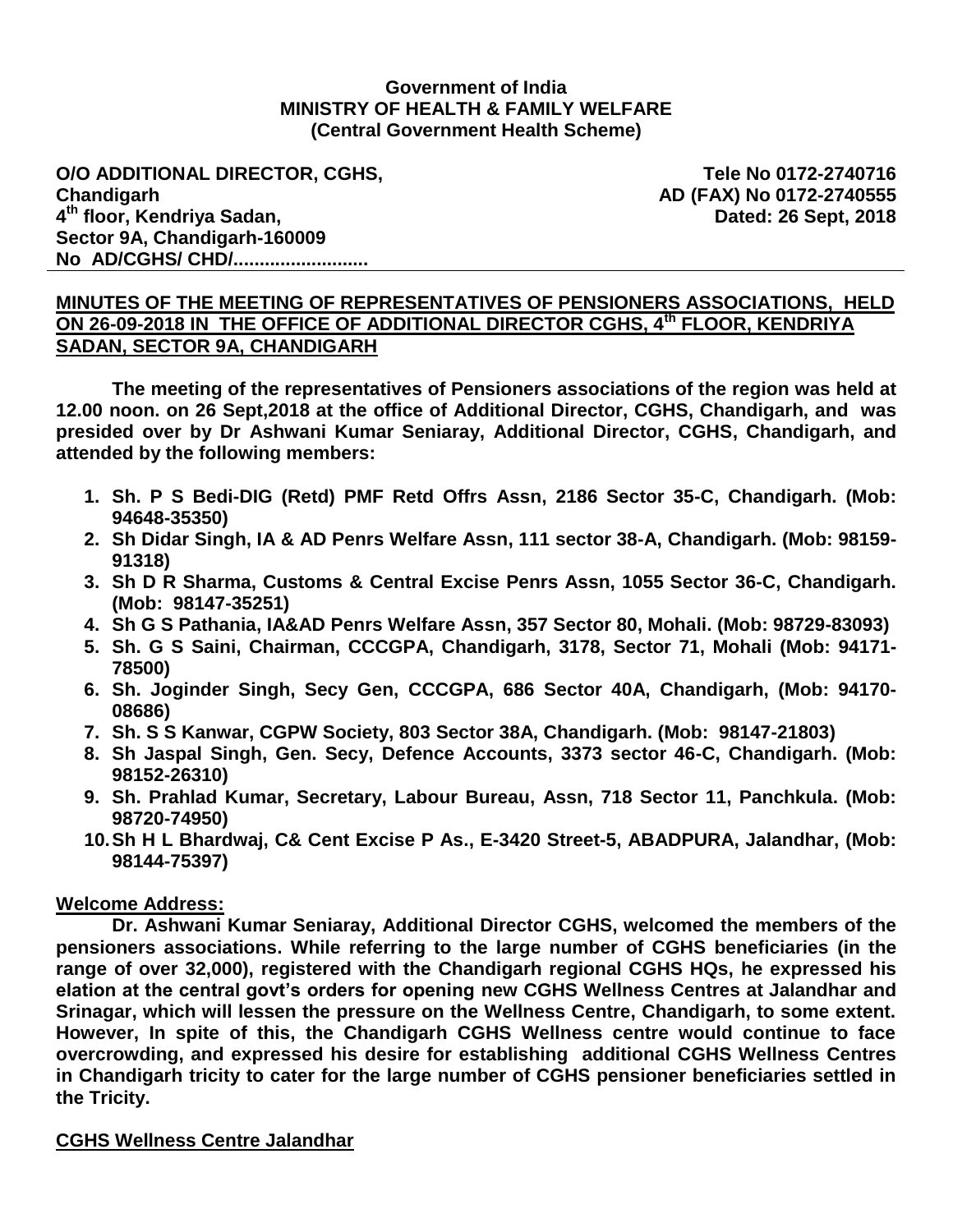**Shri H L Bhardwaj, from Jalandhar was requested to contact the CPWD authorities in Jalandhar, to identify a suitable place for the CGHS Wellness Centre in Jalandhar, so that it can be made functional at an early date. Shri H L Bhardwaj, intimated that a P&T dispensary is already functioning in Jalandhar, and suggested its amalgamation with the existing structure of P&T dispensary. The AD, CGHS clarified that the opening of CGHS dispensary in Jalandhar is in no way related to the merger of P&T dispensary with CGHS. The CGHS dispensary in Jalandhar is independent of this, and has independent identity. Hence there is need to find a suitable location for the CGHS Wellness Centre at a central location in the city, accessible to maximum pensioners / beneficiaries. Large number of central Govt pensioners are settled in Jalandhar, and they have formed various pensioners associations there. All these Associations can coordinate among themselves in identifying a suitable location. The AD desired that a suitable location in a CPWD building will be preferred, which will forestall many problems related to the building/ premises / rentals. Etc.**

# **Points raised by Pensioners' representatives**

**(a) Empanelment of Private hospitals in cities not covered by CGHS, Chandigarh The pensioners' representatives wanted that some private hospitals located in various cities outside the Chandigarh tricity be considered for empanelment under CGHS, to enable CGHS beneficiaries to have hassle-free Medicare**

**The AD, CGHS, explained that as per policy, private hospitals located in the CGHS cities can only be empanelled. The private HCOs are basically business establishments, which need to be supervised by the officials of the CGHS. Now that a CGHS Wellness Centre is being established in Jalandhar, there the private HCOs (Hospitals / diagnostic centres), which are NABH / NABL accredited located at Jalandhar, would be considered for empanelment under CGHS Jalandhar, for providing cashless treatment to CGHS beneficiaries.**

**(b) Issue of medicines to CGHS beneficiaries from outstations**

**The pensioners' representatives expressed the concern of CGHS beneficiaries visiting W C, Chandigarh, from various cities in Punjab/ Haryana/ H P, and desired that they may be issued all the prescribed medicines on the same day, as they face problem for the night stay away from home.**

**AD, CGHS explained the procedure of dispending of medicines , wherein the medicines available in the dispensary are issued to the beneficiaries on the same day, and for other medicines, an online indent is conveyed to the ALC, who prepares the packets for each individual patient, and supplies to the WC the next day. The indented medicines are dispensed to the beneficiaries a day later after checks/ verification. The number of beneficiaries visiting CGHS WC from Outside tricity, has increased manifold, thus Issuing medicines same day from ALC caused problems, both at the WC and at the shop of the ALC which will result in delay of regular supply on the next day.**

**(c) Issue of substitute medicines to the patients**

**The pensioners' representatives were apprehensive at the issue of substitute medicines, other than prescribed by the specialists, to the CGHS patients.**

**AD, CGHS explained that as per govt policy, govt doctors should prescribe generic medicines to the patients. However, in case of proprietary medicines prescribed by the**